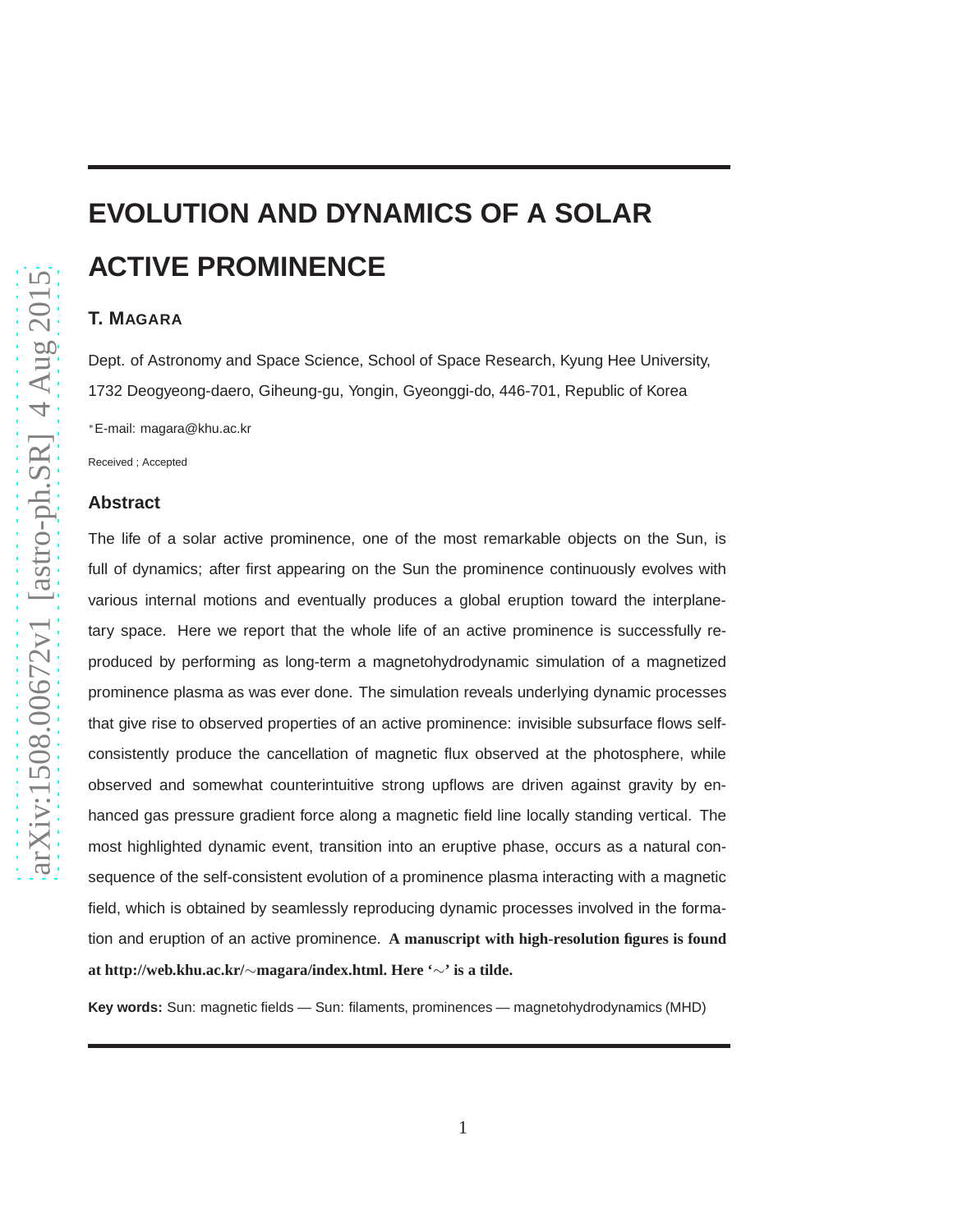#### **1 Introduction**

Solar prominences are, just as their name tells, one of the prominent objects forming in the solar corona (Tandberg-Hanssen 1995). They are also called filaments when observed as a dark thin and long object on a solar disk. Prominences have various sizes with different appearances; their physical nature has been investigated in detail via theoretical modeling and multi-wavelength observations, which has revealed that a magnetic field frozen in a prominence plasma plays the role of a skeleton in determining the structural and evolutionary properties of a prominence (Kippenhahn & Schlüter 1957; Kuperus & Raadu 1974; Schmieder, Malherbe, Mein & Tandberg-Hanssen 1984; Martin, Livi & Wang 1985; van Ballegooijen & Martens 1989; Choe & Lee 1992; Low 1996; Aulanier & Demoulin 1998; Martin 1998; DeVore & Antiochos 2000; Martens & Zwaan 2001; Chae, et al. 2001; Pevtsov, Balasubramaniam & Rogers 2003; Lites 2005; Mackay & van Ballegooijen 2005; Magara 2007; Okamoto et al. 2008; Berger et al. 2011; Priest 2014 and references therein).

Prominences are classified into *quiescent prominences* and *active prominences*; the former are found outside solar active regions and size and lifetime are larger and longer than the latter which form in active regions and frequently produce explosive phenomena such as solar flares. This suggests that the formation processes of these two types of prominences may be different (Priest 2014). Here we report that dynamic processes giving rise to observed properties of an active prominence are seamlessly reproduced by performing as long-term a magnetohydrodynamic simulation of a magnetized prominence plasma as was ever done. The simulation demonstrates how these dynamic processes are self-consistently driven and maintained.

#### **2 Simulation setup**

The simulation was performed in Cartesian coordinates  $(x, y, z)$  with the z-axis directed upward.  $z < 0$ ,  $z = 0$  and  $z > 0$  correspond to the subphotosphere, the solar surface and the solar atmosphere extending above the surface, respectively. The simulation box is  $(-200, -200, -10) < (x, y, z) <$ (200, 200, 190) which is discretized into non-uniform grid cells whose size is  $(\Delta x, \Delta y, \Delta z)$  =  $(0.2, 0.2, 0.2)$  for  $(-20, -20, -10) < (x, y, z) < (20, 20, 20)$  and it gradually increases up to  $(4, 4, 4)$  as |x|,|y| and z increase. The total number of cells is  $N_x \times N_y \times N_z = 383 \times 383 \times 242$ . The normalization units of the simulation are given by  $2H_{ph}$  (length),  $c_{ph}$  (velocity),  $\rho_{ph}$  (gas density),  $\rho_{ph}c_{ph}^2$  (gas pressure),  $T_{ph}$  (temperature) and  $(\rho_{ph}c_{ph}^2)^{1/2}$  (magnetic field), where  $H_{ph}$ ,  $c_{ph}$ ,  $\rho_{ph}$  and  $T_{ph}$  represent pressure scale height, sound speed, gas density and temperature at the photosphere. As the initial state of the simulation we adopt the same state as described in Magara (2012): a cylindrical magnetic flux tube of a Gold-Hoyle profile with a radius  $r_f = 2$  and twist parameter  $b = 1$  (Gold & Hoyle 1960)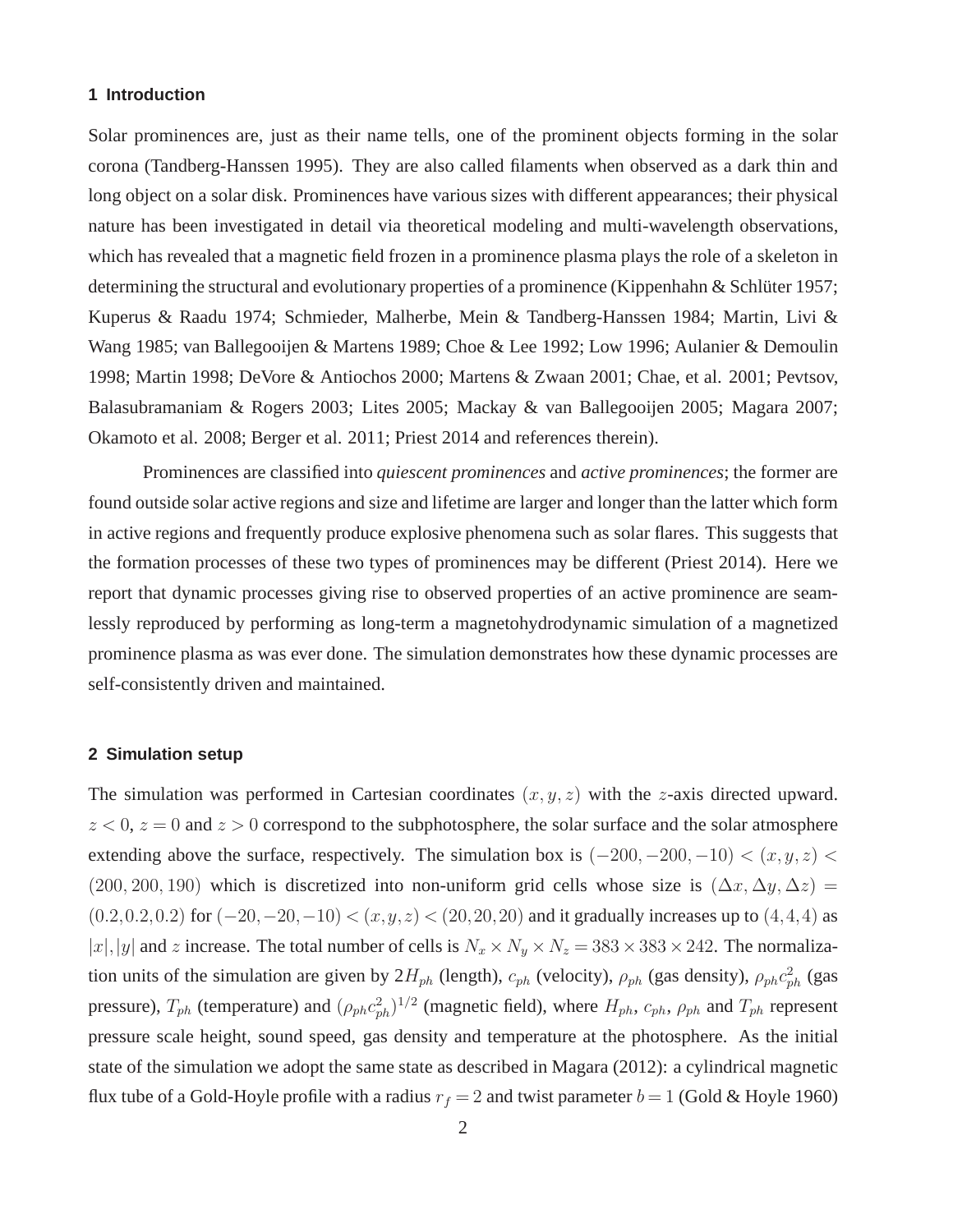is placed horizontally in the subphotosphere (the axis of the flux tube is set 4 below the  $y$ -axis). The flux tube keeps mechanical equilibrium with a background atmosphere stratified under the solar surface gravity  $g_{\odot} = 274$  m/s<sup>2</sup> and a prescribed temperature profile based on a solar atmospheric model (Vernazza, Avrett & Loeser 1981). Boundary conditions and wave damping zones placed near all the boundaries are the same as the ones used in Magara (2012). The simulation is based on viscous magnetohydrodynamic equations with the Reynolds number Re  $\sim 2.5 \times 10^4$  where a length scale is given by the typical height of an active prominence l ∼ 7,000 km and a velocity scale is the free-fall velocity  $v_f \equiv (2g_{\odot}l)^{1/2} \sim 20$  km/s. The simulation started with the rise of the flux tube via the magnetic buoyancy (Parker 1955), which forms three emerging lobes of a magnetic field at intervals of 40, as shown by Figure 1a. Emergence of a twisted flux tube (Emonet & Moreno-Insertis 1998; Fan 2001; Magara & Longcope 2003; Archontis et al. 2004; Manchester IV et al. 2004; Galsgaard et al. 2005; Cheung & Isobe 2014 and references therein) is, observationally as well as theoretically, suggested to be one of the possible formation processes of an active prominence (Rust & Kumar 1994; Low 1996; Magara 2007; Okamoto et al. 2008). The emerging portion of the flux tube that enters a low atmosphere ( $0 \le z \le 4$ ) is subject to the Newton's cooling characterized by the relaxation time  $\tau_r \sim 1$ s (Stix 1991).

# **3 Result and discussion**

Figures 1b-d display snapshots of the middle emerging lobe taken at different evolutionary phases, which are viewed from the subphotosphere to see how a flow and magnetic field evolve below the surface when a prominence forms above the surface. These figures show a transition process from a divergent flow at an early phase during which the area of photospheric magnetic flux increases (figure 1b) to a convergent flow at a late phase when positive and negative photospheric flux approach each other (figure 1d), known as *flux cancellation* (Martin, Livi & Wang 1985).

While flux cancellation is operating at the surface, a magnetic field emerging into the solar atmosphere develops a structure on the Sun, which is composed of the core field lines that form the main body of a prominence lying in the horizontal position and the envelop field lines overlying the main body (figure 2a). The gas density in the main body is about  $10^5$  or  $10^6$  times smaller than that in the photosphere, which is consistent with observations of active prominences (Priest 2014). Figures 2a-d show the evolution of selected field lines whose colors indicate the value of gas density. As the main body gradually changes shape from a horizontal shape into an  $\Omega$  shape, the gas density in the main body continues to decrease. This is because a prominence plasma easily falls down along an  $\Omega$ -shaped field line, which in turn enhances the magnetic buoyancy of  $\Omega$ -part of the field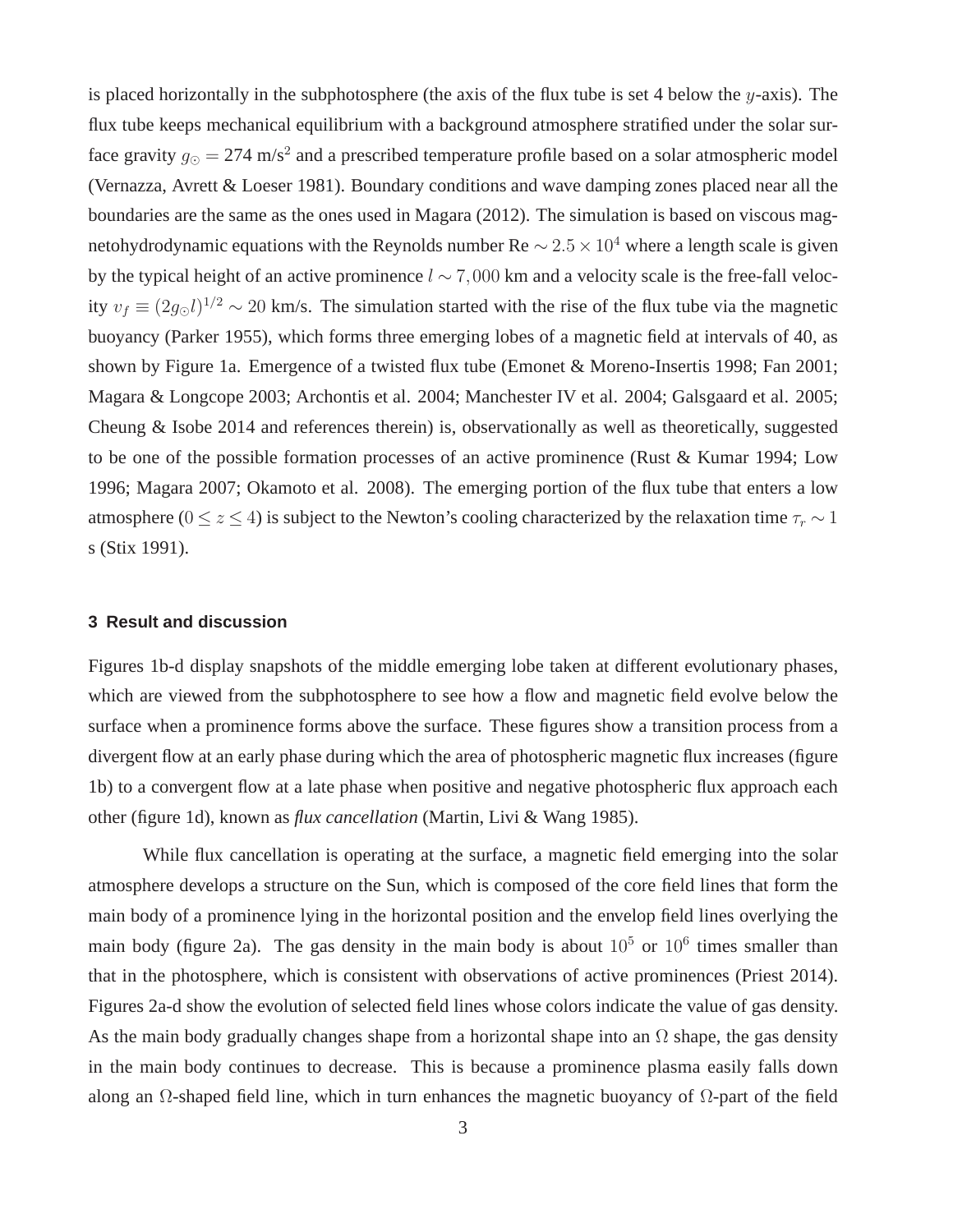line, facilitating the transition of field-line shape. The simulation demonstrates a positive feedback between the draining of mass and the transition of field-line shape, suggesting that it is inevitable for the prominence to proceed to an eruptive phase (figure 2d).

Strong upflows of several tens of km/s exist in a prominence (Priest 2014) and their driving mechanism has been an issue to be clarified because the speed is comparable to the typical free-fall speed mentioned in section 2. In this simulation there are found locations of such strong upflows, one of which is indicated by the white box in figure 2d. Figure 3 presents a close-up view of this upflow location, where a field line is plotted to see the configuration of a magnetic field and distribution of gas pressure along the field line. The color gradient of the field line represents the variation of gas pressure, which explains that the upflows are driven by strong gas pressure gradient force along the field line locally standing vertical.

The global eruption of an active prominence, which is an event at the final stage of evolution, is often associated with other explosive phenomena such as a solar flare and/or coronal mass ejection (Shibata & Magara 2011). They are transient but intense solar phenomena which potentially make a severe impact on the terrestrial environment. In order to understand a mechanism for producing these harmful phenomena and ultimately predict them, we have to clarify the dynamic properties of an active prominence evolving to global eruption. Seamlessly reproducing dynamic processes involved in the formation and eruption of an active prominence presented here gives an important step toward the comprehensive understanding and prediction of solar explosive phenomena.

The author wishes to thank the Kyung Hee University for general support of this work. He also appreciates useful comments on the paper by S. Solanki. Visualization of simulation data was done using VAPOR (Clyne et al. 2007). This work was financially supported by the Basic Science Research Program (2013R1A1A2058705, PI: T. Magara) through the National Research Foundation of Korea (NRF) provided by the Ministry of Education, Science and Technology as well as the BK21 program (20132015) through the NRF.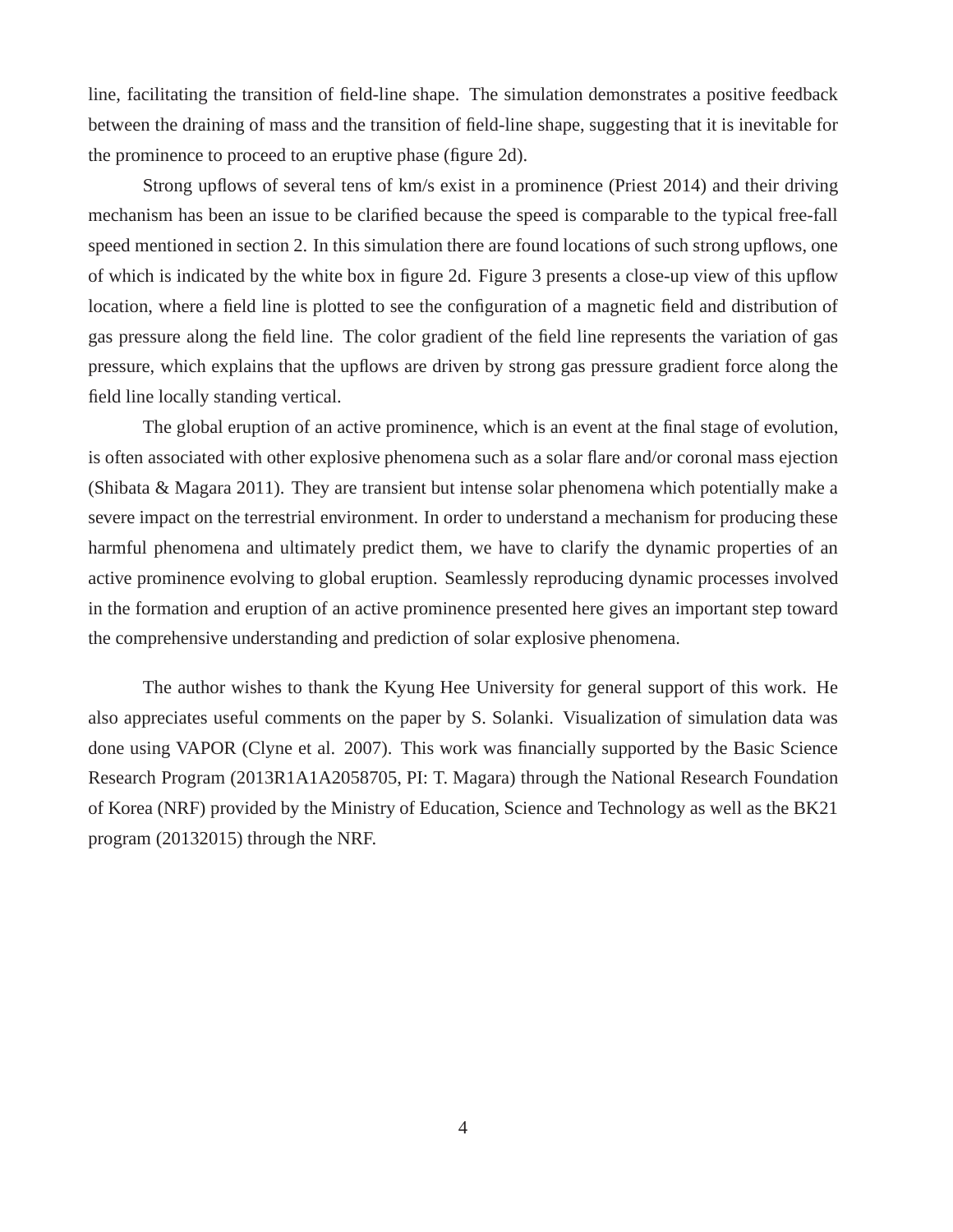### **References**

- Archontis, V., Moreno-Insertis, F., Galsgaard, K., Hood, A., & O'Shea, E. 2004, A&A, 426, 1047
- Aulanier, G. & Demoulin, P. 1998, A&A, 329, 1125
- Berger, T., Testa, P., Hillier, A., et al. 2011, Nature, 472, 197
- Chae, J. et al. 2001, ApJ, 548, 497
- Cheung, M. C. M., & Isobe, H. 2014, Living Reviews in Solar Physics, 11, 3
- Choe, G. S., & Lee, L. C. 1992, Sol. Phys., 138, 291
- Clyne, J., Mininni, P., Norton, A., & Rast, M. *New Journal of Physics*, 9, 301 (2007)
- DeVore, C. R. & Antiochos, S. K. 2000, ApJ, 539, 954
- Emonet, T., & Moreno-Insertis, F. 1998, ApJ, 492, 804
- Fan, Y. 2001, ApJL, 554, L111
- Galsgaard, K., Moreno-Insertis, F., Archontis, V., & Hood, A. 2005, ApJL, 618, L153
- Gold, T., & Hoyle, F. 1960, MNRAS, 120, 89
- Kippenhahn, R. & Schlüter, A. 1957, *Zeitschrift fur Astrophysik*, 43, 36
- Kuperus, M. & Raadu, M. A. 1974, A&A, 31, 189
- Lites, B. W. 2005, ApJ, 622, 1275
- Low, B. C. 1996, Sol. Phys., 167, 217
- Mackay, D. H., & van Ballegooijen, A. A. 2005, ApJL, 621, L77
- Magara, T., & Longcope, D. W. 2003, ApJ, 586, 630
- Magara, T. 2007, PASJ, 59, L51
- Manchester, W., IV, Gombosi, T., DeZeeuw, D., & Fan, Y. 2004, ApJ, 610, 588
- Martens, P. C., & Zwaan, C. 2001, ApJ, 558, 872
- Martin, S. F., Livi, S. H. B., & Wang, J. 1985, Australian Journal of Physics, 38, 929
- Martin, S. F. 1998, Sol. Phys., 182, 107
- Okamoto, T. J., Tsuneta, S., Lites, B. W., et al. 2008, ApJL, 673, L215
- Parker, E. N. 1955, ApJ, 121, 491
- Pevtsov, A. A., Balasubramaniam, K. S., & Rogers, J. W. 2003, ApJ, 595, 500
- Priest, E. 2014, Magnetohydrodynamics of the Sun, by Eric Priest, Cambridge, UK: Cambridge University Press, 2014,
- Rust, D. M. & Kumar, A. 1994, Sol. Phys., 155, 69
- Schmieder, B., Malherbe, J. M., Mein, P., & Tandberg-Hanssen, E. 1984, A&A, 136, 81
- Schmieder, B., Aulanier, G., Mein, P., & López Ariste, A. 2006, Sol. Phys., 238, 245
- Shibata, K., & Magara, T. 2011, Living Reviews in Solar Physics, 8, 6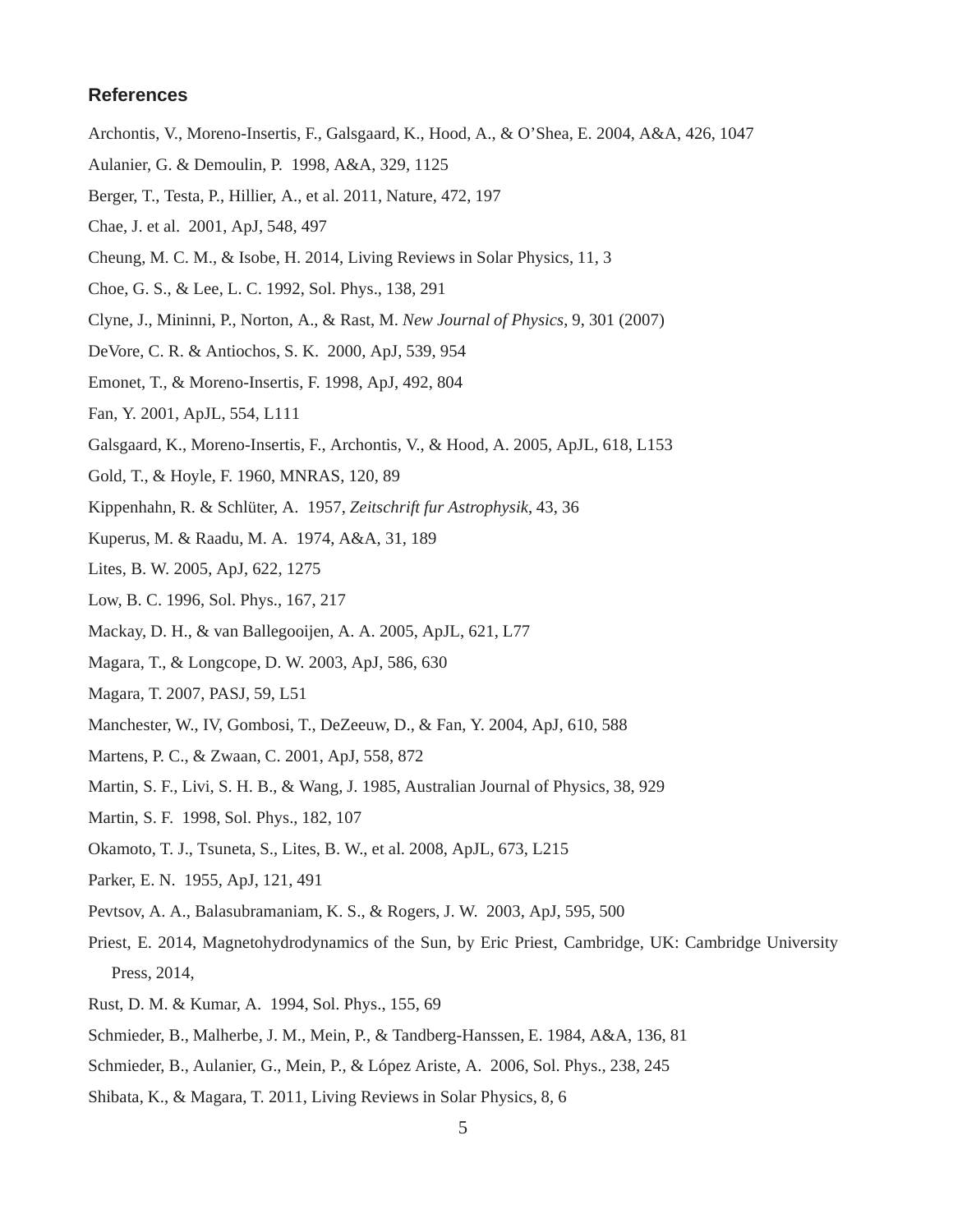Stix, M. 1991, The Sun. An Introduction, XIII, 390 pp. 192 figs.. Springer-Verlag Berlin Heidelberg New York. Also Astronomy and Astrophysics Library,

Tandberg-Hanssen, E. 1995, Astrophysics and Space Science Library, 199,

van Ballegooijen, A. A., & Martens, P. C. H. 1989, ApJ, 343, 971

Vernazza, J. E., Avrett, E. H., & Loeser, R. 1981, ApJS, 45, 635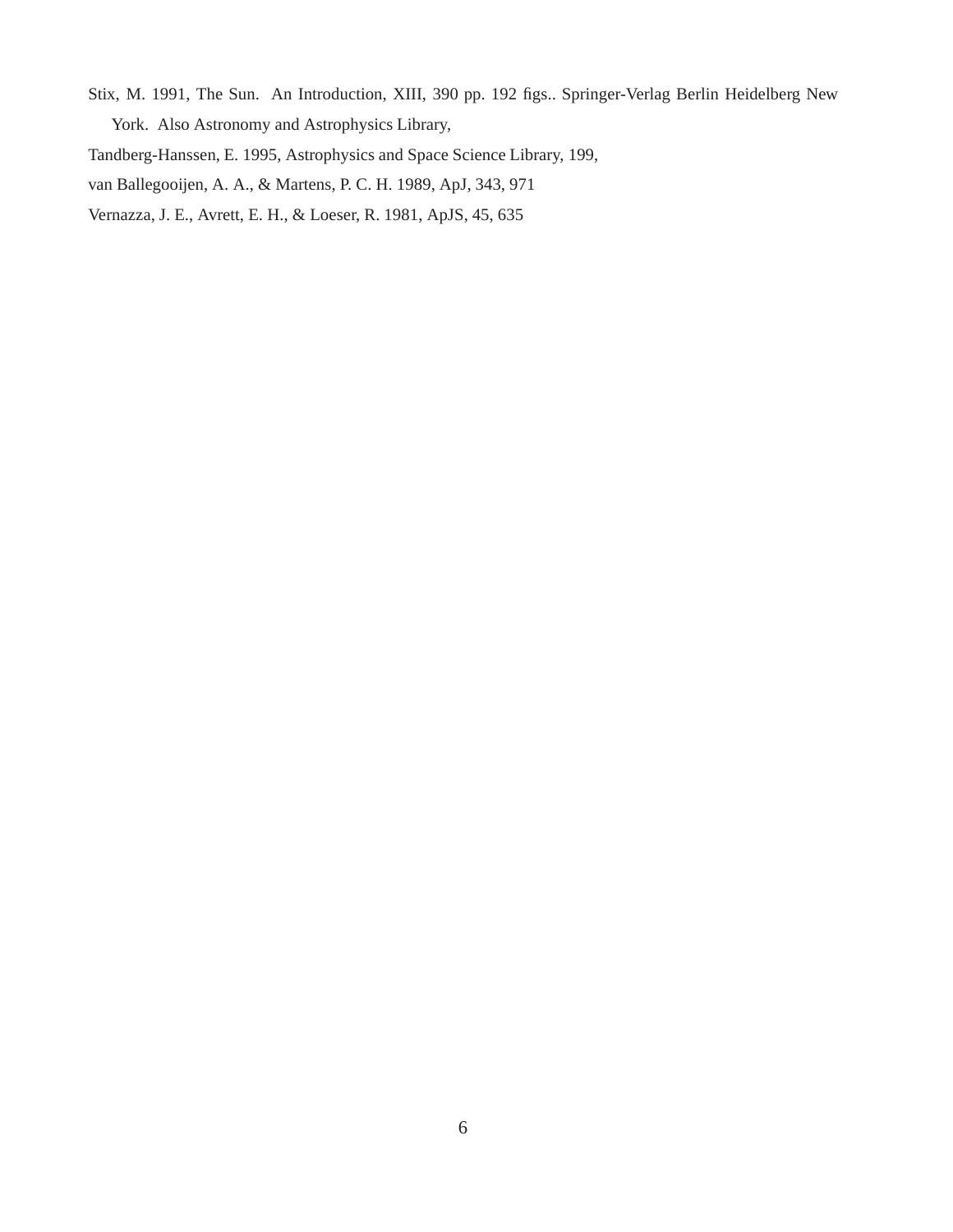

**Fig. 1.** (a): Snapshot of a local simulation domain  $(-50, -50, -10) < (x, y, z) < (50, 50, 90)$  taken at  $t = 14$  is presented. The green lines represent twisted field lines which form three emerging lobes while the gray-scale map at  $z = 0$  gives the surface distribution of vertical magnetic flux in linear scale. Two color maps placed at  $x = 46$  and  $y = 46$  show the distributions of temperature and gas density in logarithmic scale. Gas density, temperature and magnetic field are normalized by photospheric density  $\rho_{ph}$ , photospheric temperature  $T_{ph}$  and  $(\rho_{ph}c_{ph}^2)^{1/2}$  where  $c_{ph}$  is photospheric sound speed. (b)-(d): Snapshots of the middle emerging lobe taken at  $t = 20$  (Figure 1b), 30 (Figure 1c) and 40 (Figure 1d) show the evolution of selected field lines drawn in green. The gray-scale map placed at  $z = 0$  shows the surface distribution of vertical magnetic flux in linear scale. The red arrows represent flow velocity field at  $y = 0$ . A unit vector scaled to  $c_{ph}$  is given at top-left corner of each figure.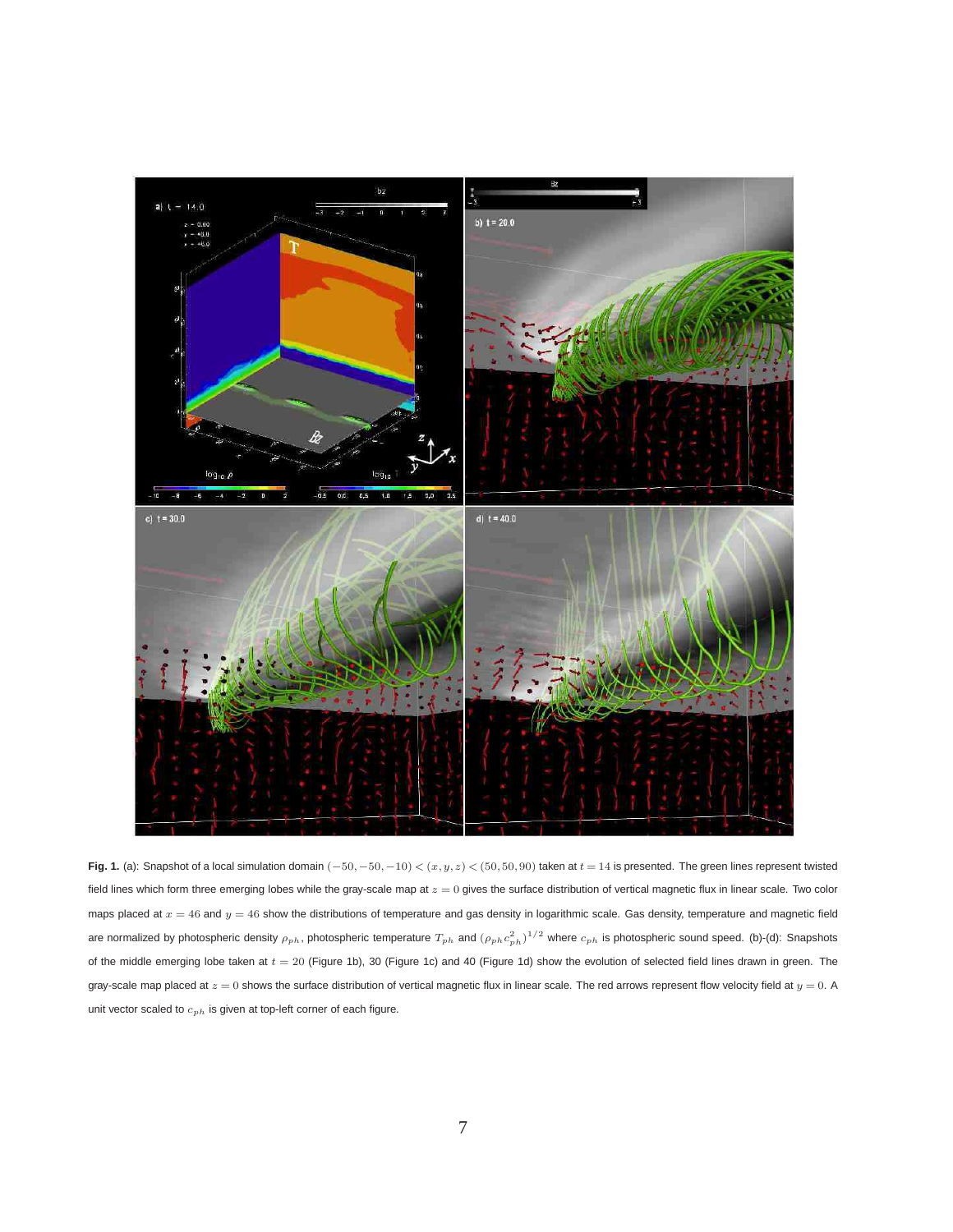

**Fig. 2.** (a): Snapshot of a local simulation domain  $(-80, -80, -10) < (x, y, z) < (80, 80, 90)$  taken at  $t = 60.2$  is presented. The colored lines represent selected field lines; colors indicate the value of gas density in logarithmic scale. The horizontal gray-scale map at  $z = 0$  shows the surface distribution of vertical magnetic flux in linear scale. The vertical gray-scale map at  $x = 0$  shows the distribution of gas density in logarithmic scale. The yellow arrows represent flow velocity field at  $z = 0$  and a unit vector scaled to  $c_{ph}$  is given at bottom-right corner. The blue arrows represent flow velocity field at  $x = 0$  and a unit vector scaled to 10  $c_{ph}$  is given at top-right corner. (b)-(d): Snapshots of the same selected field lines as those in Figure 2a are presented, except for  $t = 70.2$  (Figure 2b),  $t = 80.2$  (Figure 2c) and  $t = 90$  (Figure 2d). The white box in Figure 2d shows a location of strong upflows, the close-up view of which is presented in Figure 3.